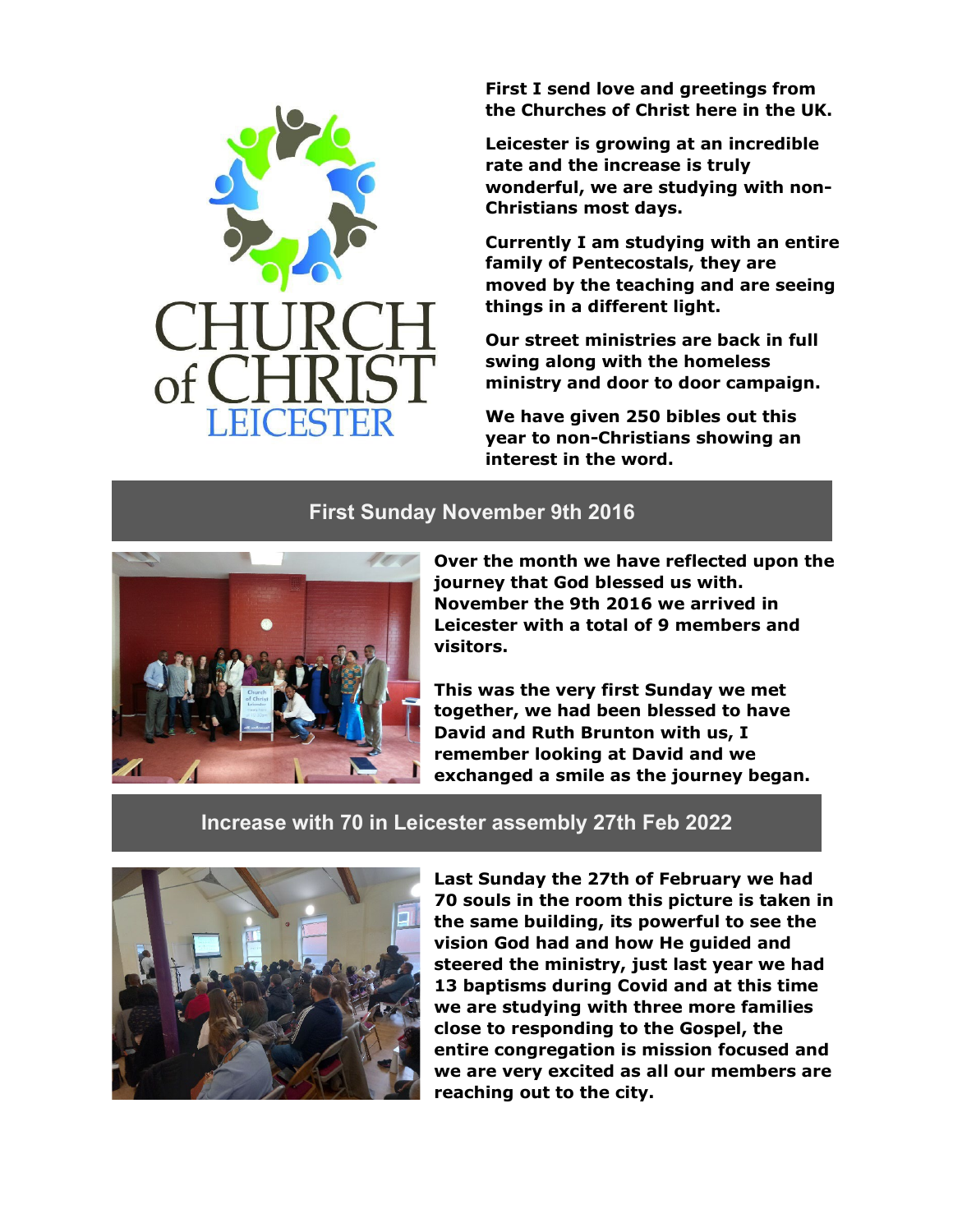### **Numbers increase with 40 in Derby assembly**



**From the second plant in Derby from locating 2 Leicester family's the result again is incredible, working along two congregations is very challenging, Derby grew rapidly and with that came brothers from Europe who located in that city, I worked closely with these men and they now move the church forward with good teaching and leadership, allowing me to step aside and continue my focus in Leicester.**

**The congregation had struggled with the Covid isolation, I was able to provide online worship and classes for them and thankfully all brethren remained in the faith.**

**They now meet in person again and are growing spiritually and numerically.**

#### **Sunday school grows to 3 classes 16 Children**



**We started Leicester with just our own younger children Bradley, Emmie and Millie who Janet taught, she was determined to keep the classes going as we knew God would bring growth.**

**The picture was taken last Sunday with 16 children in Bible class, Janet spent time putting together a year teaching programme for the younger ages, we have Lillian and Janet teaching two classes.**

**Our daughter Bethanie teachers the teen girls and currently studying 21 chapters of Johns gospel, Our Son in law Dan teaches the teen boys.**

**The growth continues and we will be looking at an additional 2 classes.**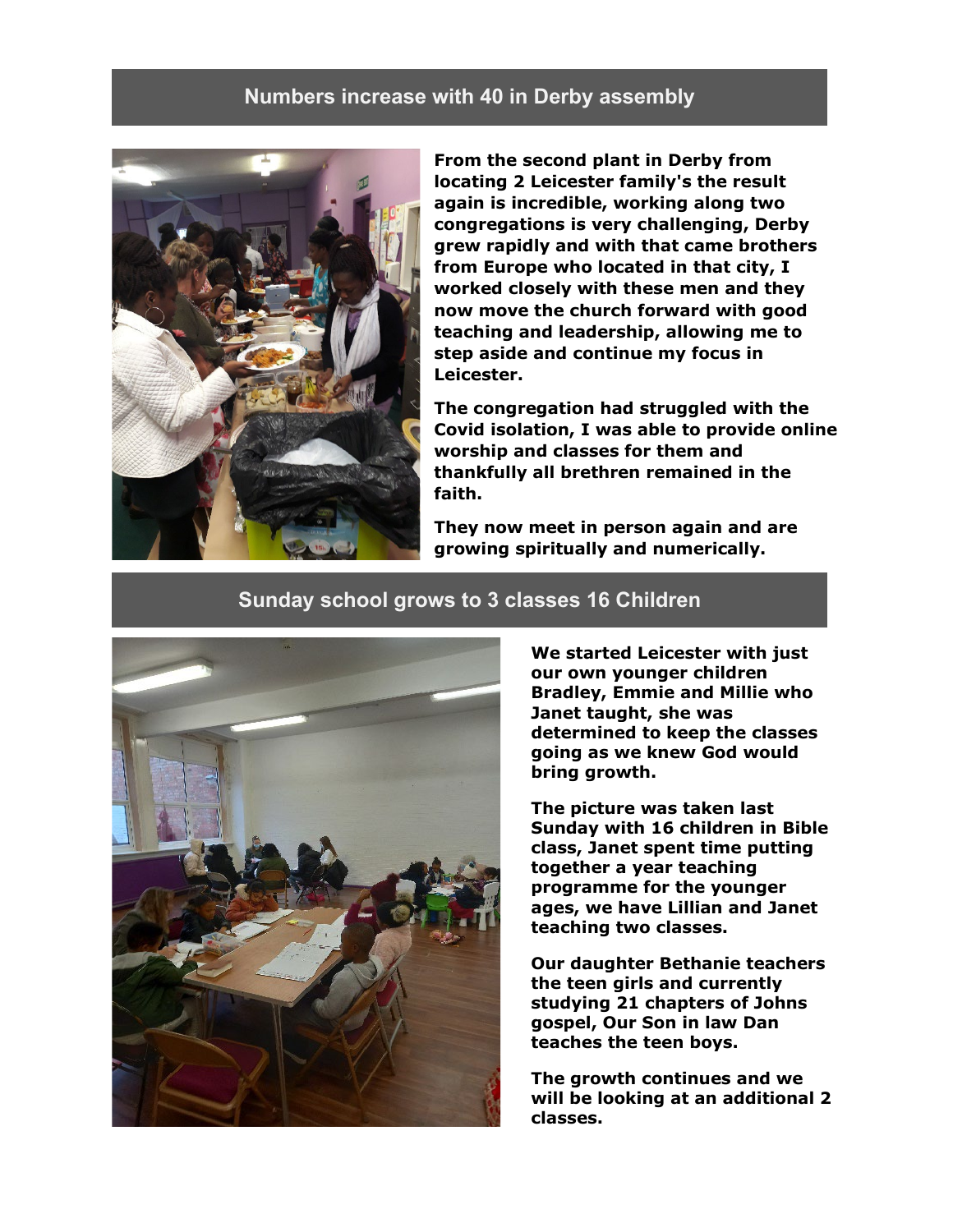#### **Young adults Tuesday study group increases to 21**



**The young adults study and fellowship is held in our home on Tuesday evenings, the youth come for a meal followed by a bible study taught by my older children, they use a PowerPoint on the TV and then finish each session with questions and answers.**

**Usually the fellowship starts 4:30pm and finishes 20:30 after that we take all the group back to Leicester.**

**Currently they are studying the scheme of redemption, they bring friends along and so we value this class as a great tool and outreach.**

**All the group have been presented with new bibles, we don't allow phones in this class as we are teaching them to use the bible.**

## **What's Next?**



**We have made a prayerful decision to purchase a warehouse that we aim to use as a chapel in the city centre.**

**Its quick simple and will be ready to use, we can meet almost immediately in the building, we will also have no commercial taxes and so the simplicity of it will be the bonus.**

**Offices will become classrooms, the warehouse will be the meeting room, they all have car parks, overhead heating, on bus routes and located in the city centre.**

**I have challenged the congregation to unite in making this happen, they are very excited, saving and praying daily.**